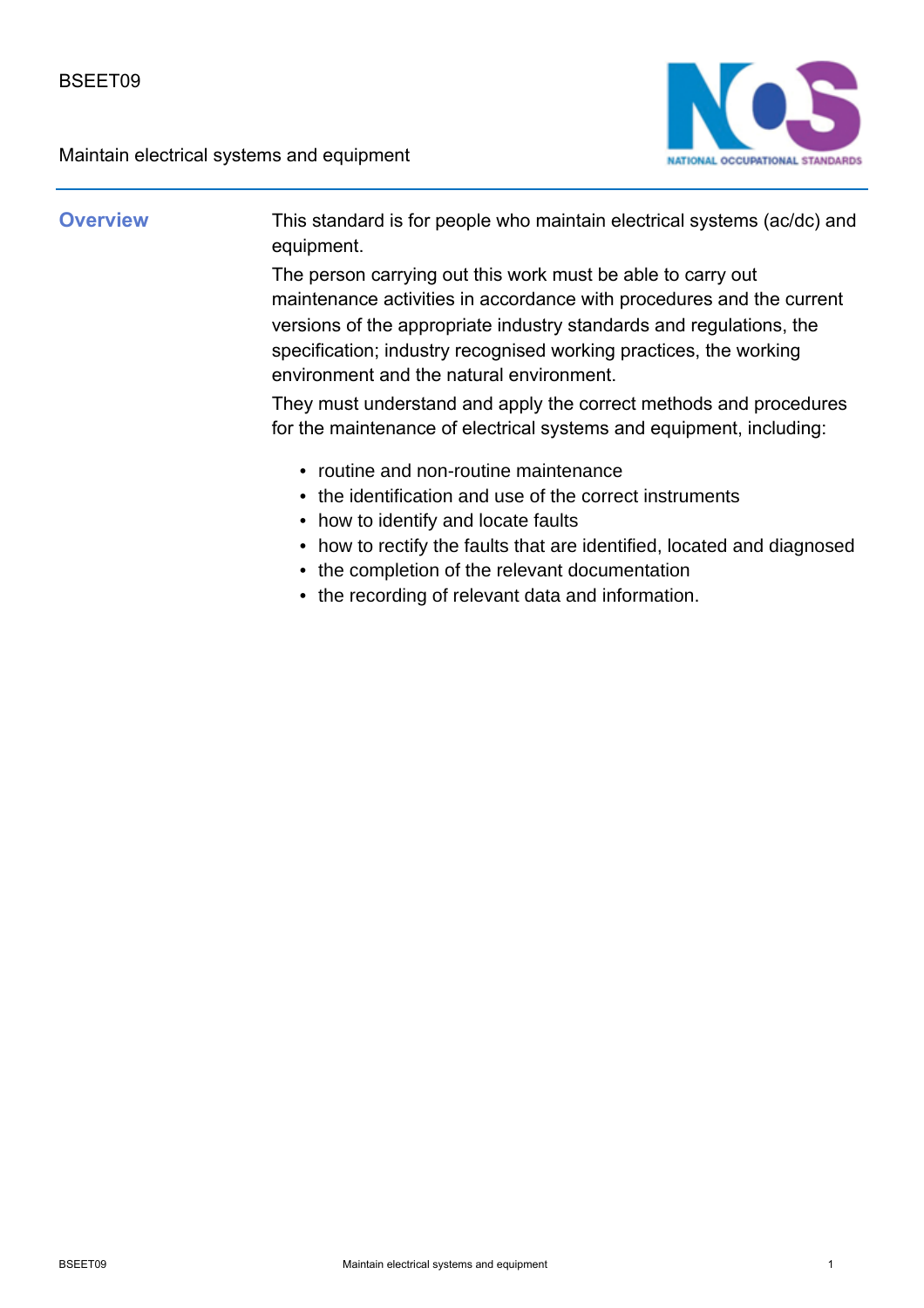

# **Performance criteria**

*You must be able to:*

1. obtain clear and detailed information about the electrical system and equipment to be maintained from relevant:

- sources of information
- documentation

2. confirm a programme of work with the relevant people in accordance with organisational procedures

3. advise the relevant people clearly and accurately about the potential disruption and consequences of carrying out the maintenance activity

4. determine and obtain the resources required, as relevant, to undertake the maintenance activity

5. select the instruments to be used

6. confirm that the instruments are fit for purpose and have a current calibration certificate

7. identify the correct means of electrical isolation prior to commencing the maintenance activity

8. complete safe isolation as and when required to ensure the safe maintenance of electrical cables, conductors and/or wiring system and the associated equipment, accessories and components

9. comply with industry practices and organisational procedures to ensure the co-ordination of site services and the activities of other trades affected by the maintenance activity

10. carry out maintenance activity

11. repair, remove, replace and/or maintain in accordance with industry practices:

- electrical cables, conductors and/or wiring systems
- equipment, accessories and components

12. ensure, if the maintenance activity cannot be completed immediately, the safety of the relevant:

- electrical cables, conductors and/or wiring systems
- equipment, accessories and components

13. complete the specified maintenance activity in accordance with industry recognised methods and practices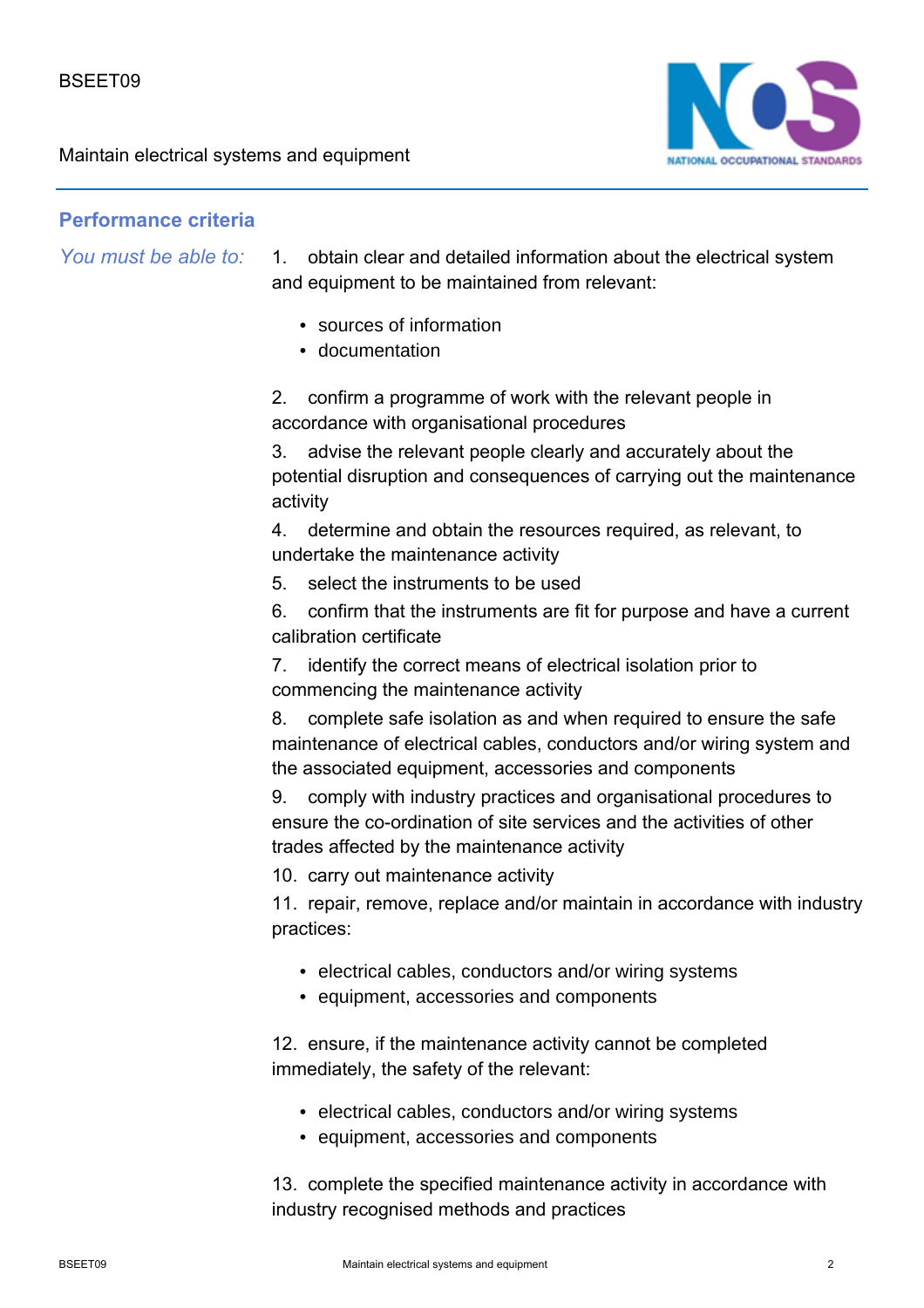

14. inspect and test, as appropriate and in accordance with industry recognised methods and practices the repaired, replaced and/or maintained:

- electrical cables, conductors and/or wiring system
- equipment, accessories and components

15. provide clear and accurate information to relevant people about the electrical system and equipment in terms of:

16. hand over to the customer/client

- any variations to the original system and/or its equipment
- customer/client acceptance of the completed work in accordance with organisational procedures
- relevant documentation being completed and recorded in the appropriate information systems in accordance with organisational procedures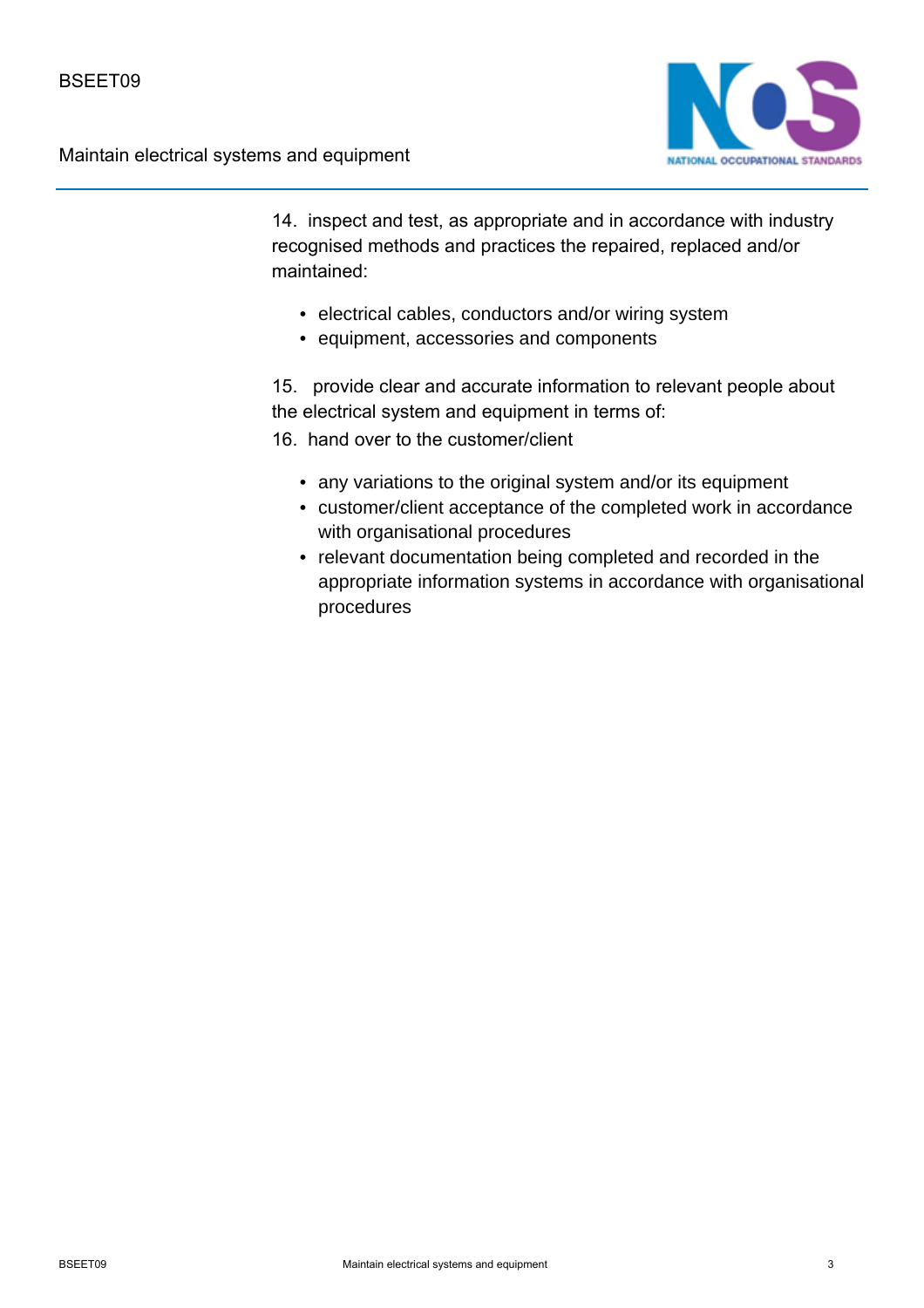

# **Knowledge and understanding**

*understand:*

You need to know and 1. the operation, applications, advantages and limitations of different electrical systems

> 2. how to obtain clear and detailed information about the electrical system and equipment to be maintained from relevant:

- sources of information
- documentation

3. the organisational procedures and industry practices when carrying out the maintenance activity for:

- advising the relevant people about the potential disruption and consequences
- confirming a programme of work with the relevant people
- ensuring the coordination of site services and the activities of other trades affected

4. how to determine and obtain the resources required to undertake the maintenance activity

5. how to select the instruments to be used

6. how to confirm that the instruments are fit for purpose and have a current calibration certificate

7. the correct procedures for safe isolation

8. the techniques for the maintenance of electrical systems and equipment including how to identify, locate, diagnose and rectify faults

9. how to repair, remove, replace and maintain, in accordance with industry practices:

- electrical cables, conductors and/or wiring system
- equipment, accessories and components

10. how to ensure, if the maintenance activity cannot be completed immediately, the safety of the relevant:

- electrical cables, conductors and/or wiring system
- equipment, accessories and components

11. the methods and processes to inspect and test, as appropriate and in accordance with industry practices the repaired, replaced and/or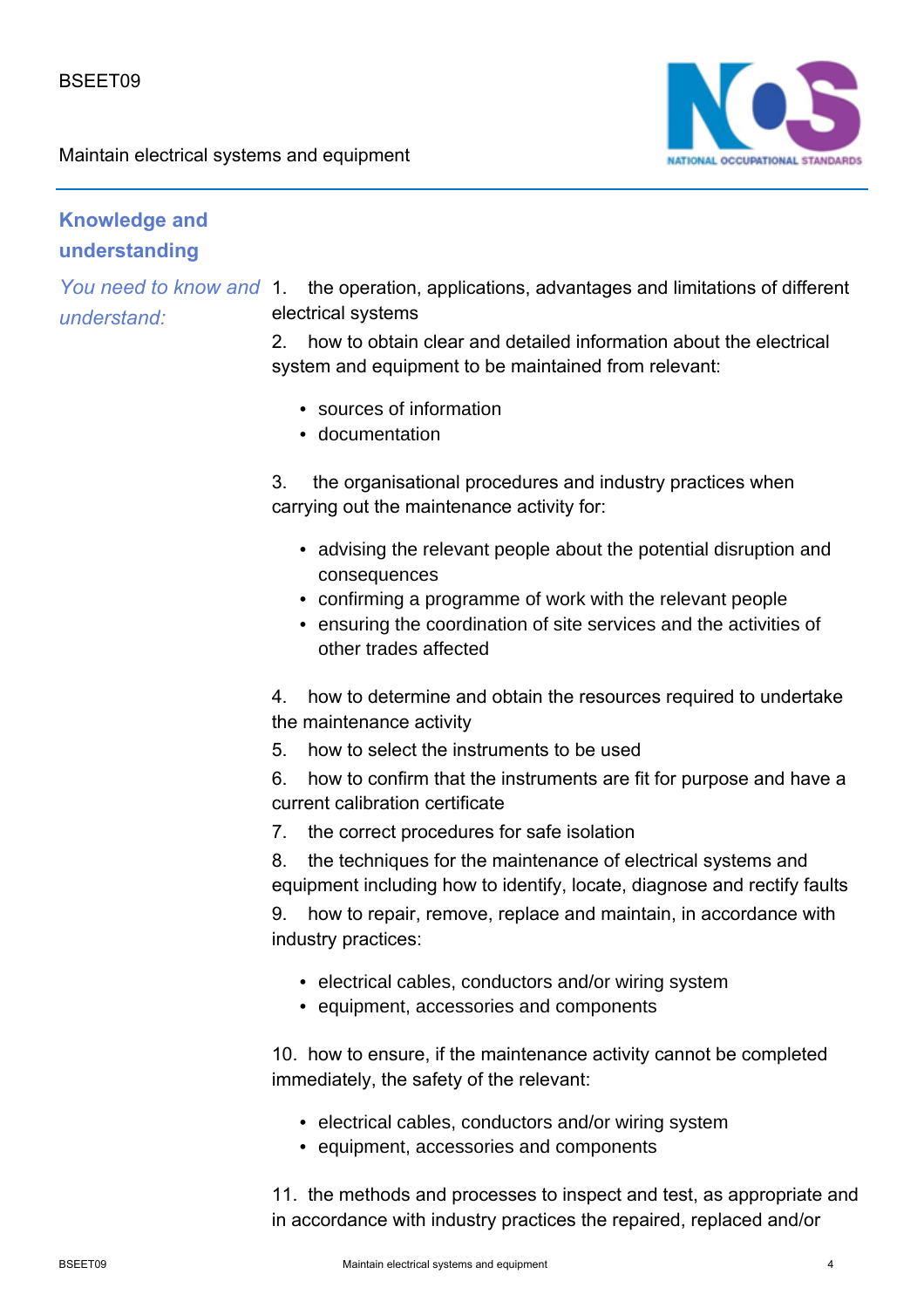

maintained:

- electrical cables, conductors and/or wiring system
- equipment, accessories and components

12. how to provide clear and accurate information to relevant people about the electrical system and equipment in terms of:

- hand over to the customer/client
- any variations to the original system and/or its equipment
- customer/client acceptance of the completed work in accordance with organisational procedures
- relevant documentation being completed and recorded in the appropriate information systems in accordance with organisational procedures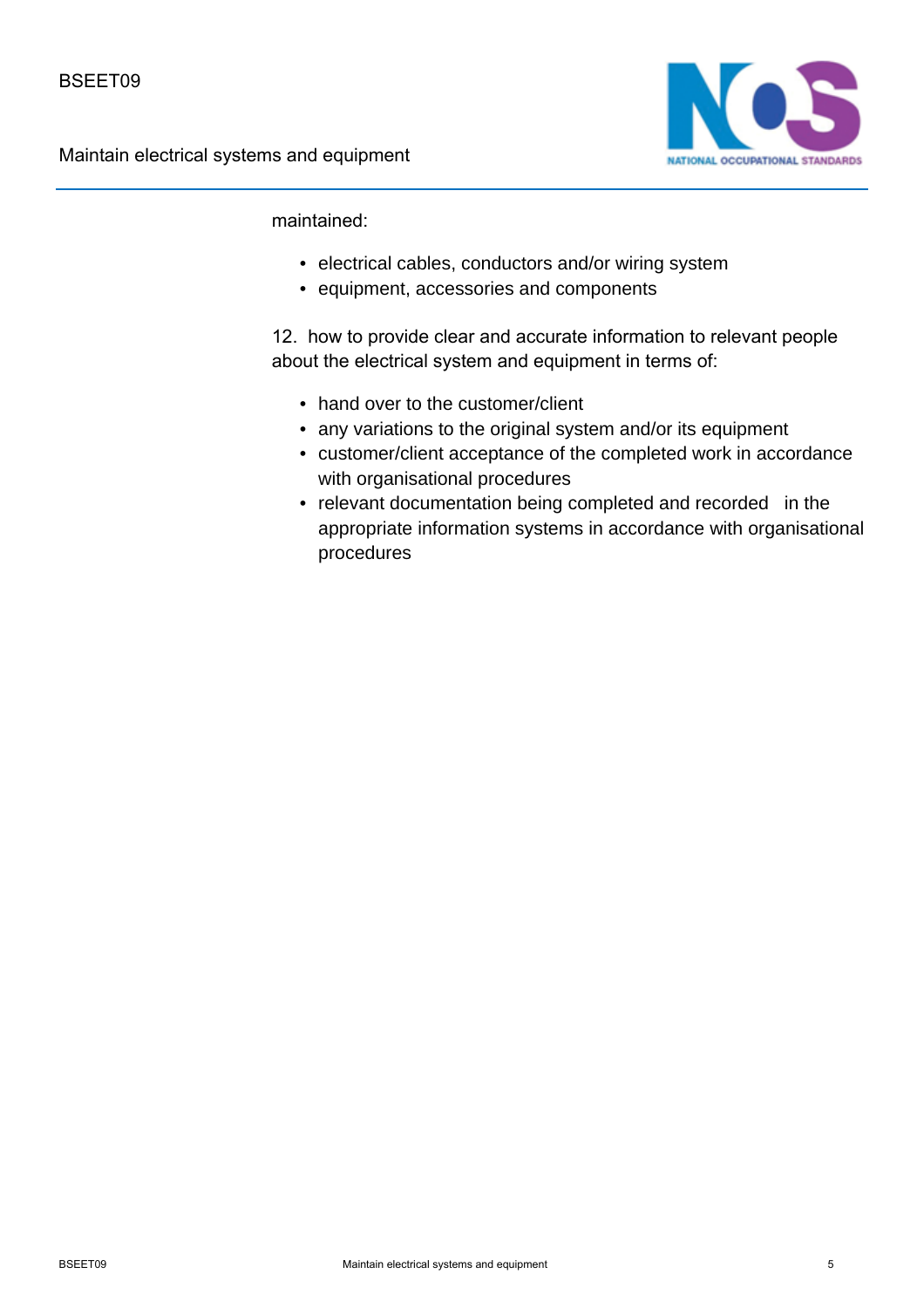



|                | Scope/range related  Working environments (internal and/or external) |
|----------------|----------------------------------------------------------------------|
| to performance | • domestic<br>• non-domestic                                         |
| criteria       |                                                                      |

- commercial
- industrial
- agricultural
- horticultural
- leisure and entertainment
- residential medical and care facilities
- public highways and parks
- public services establishments
- pre-1919 traditional/historic buildings

#### **Electrical system**

An electrical system (ac/dc), internal and/or external, in a building/structure that has an extra low voltage and/or low voltage single and/or multi-phase supply, circuits, equipment and components to provide:

- control
- communication
- heating
- lighting
- power

#### **Organisation procedures**

- information management
- project management
- risk assessment
- risk management
- implementing and monitoring health and safety requirements and issues
- implementing and monitoring issues relating to the natural environment
- customer services
- accident reporting
- emergencies
- communication with relevant people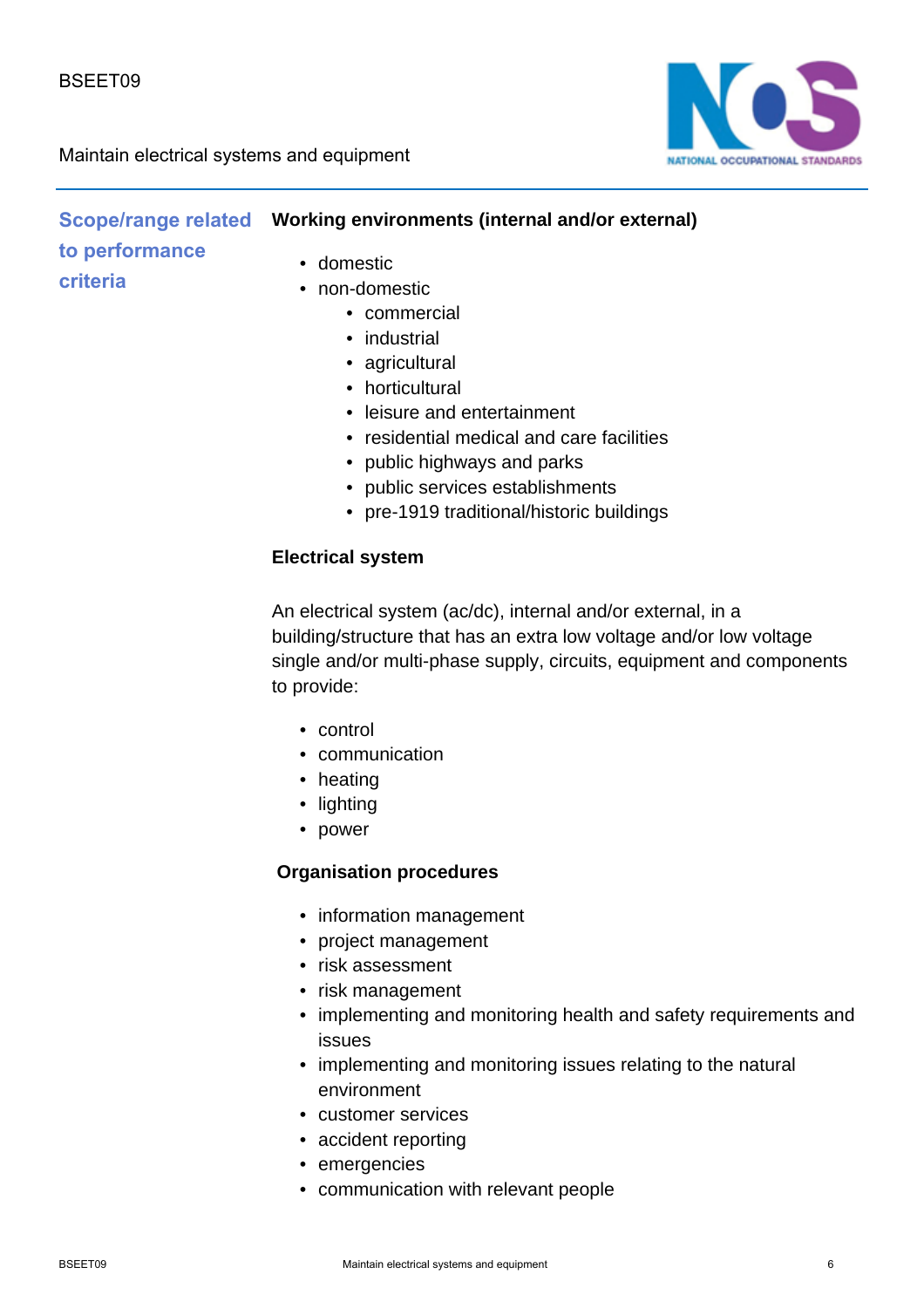

### **Resources**

- labour
- plant and equipment
- instruments
- finance
- IT
- materials and other consumables

#### **Site services**

- electricity
- water
- gas
- oil
- drainage
- telecommunications
- data transmission either underground or overhead

#### **Relevant people**

- customers/clients
- client representatives
- site/contract manager
- other contractors/trades
- members of the public
- work colleagues

#### **Documentation**

- electrical installation certificates
- electrical installation condition reports
- minor electrical installation works certificates
- schedules of inspections
- schedules of test results
- operational instructions
- manufacturers' instructions
- handover agreements

#### **Electrical cable, conductors and wiring systems**

- thermosetting insulated cables including flexes
- single and multicore thermoplastic and thermosetting insulated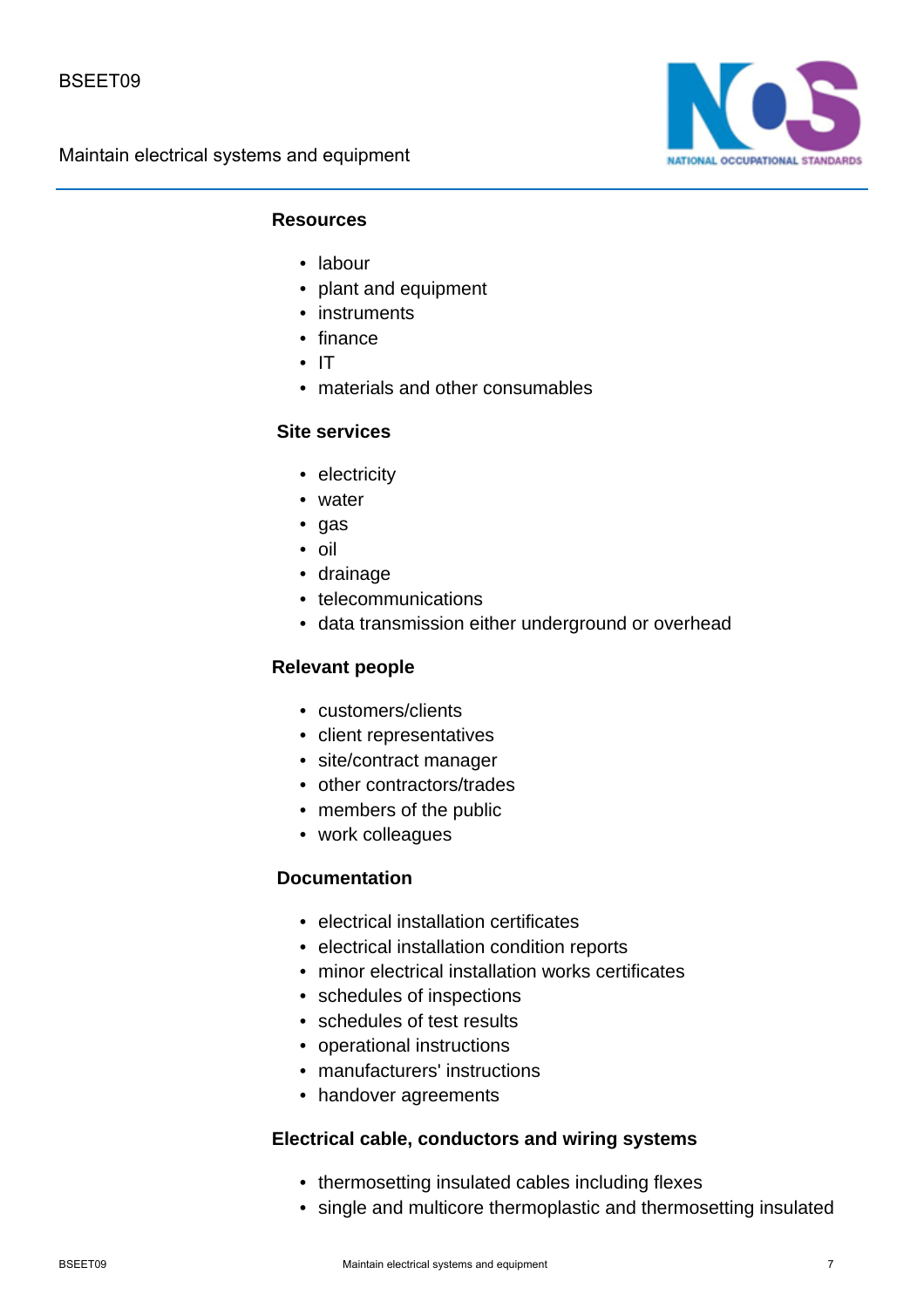

cables

- flat profile cable
- mineral insulated cables
- earthed metallic cable
- single wire armoured cables
- armoured/braided flexible cables and cords
- data cables
- pre-fabricated conductor, cable and wiring systems
- fibre optic cable
- fire resistant cable
- bus-bar trunking

### **Equipment, accessories and components**

- consumer units
- distribution boards and/or panels
- isolators
- circuit breakers
- fuses
- switches
- socket-outlets
- earthing protection
- luminaires
- motor control equipment
- control panels alarms; emergency lighting; environmental control
- control devices electrical; electronic; electro-mechanical
- solar photovoltaic panels control equipment, components and accessories
- micro-wind turbine control equipment
- cable glands

#### **Enclosures for cables, conductors and wiring systems**

- PVC and steel conduit
- PVC and steel trunking
- cable tray
- basket and ladder systems
- ducting systems
- bus-bar trunking
- pre-fabricated conductor, cable and wiring systems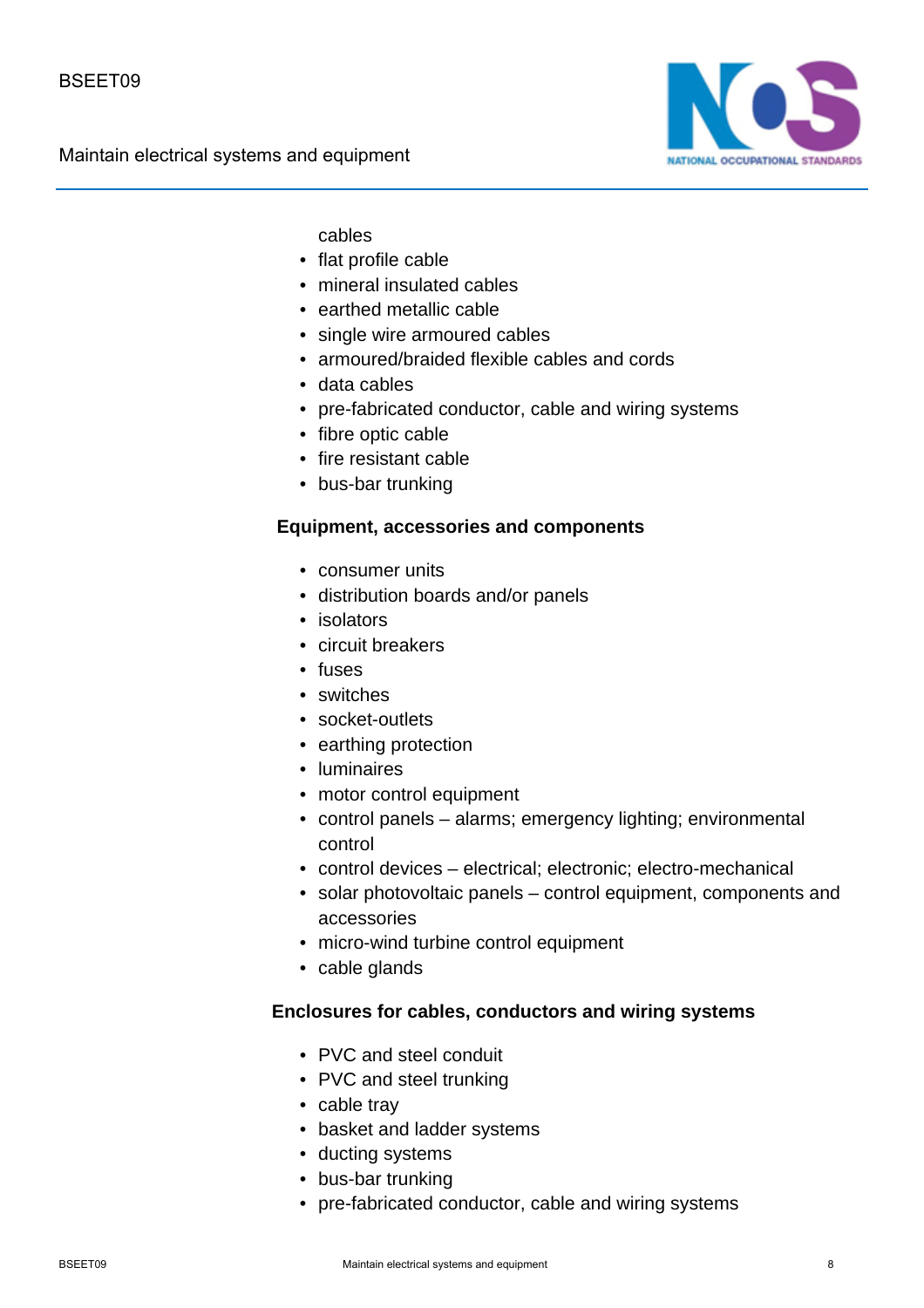

# **Information**

- technical design documentation; plans; installation specifications; equipment specifications; manufacturers' data; manufacturers' instructions; BIM data
- functional operational instructions
- customer/client information drawings; diagrams; user instructions; specifications
- contractual
- statutory consents
- health and safety
- environmental considerations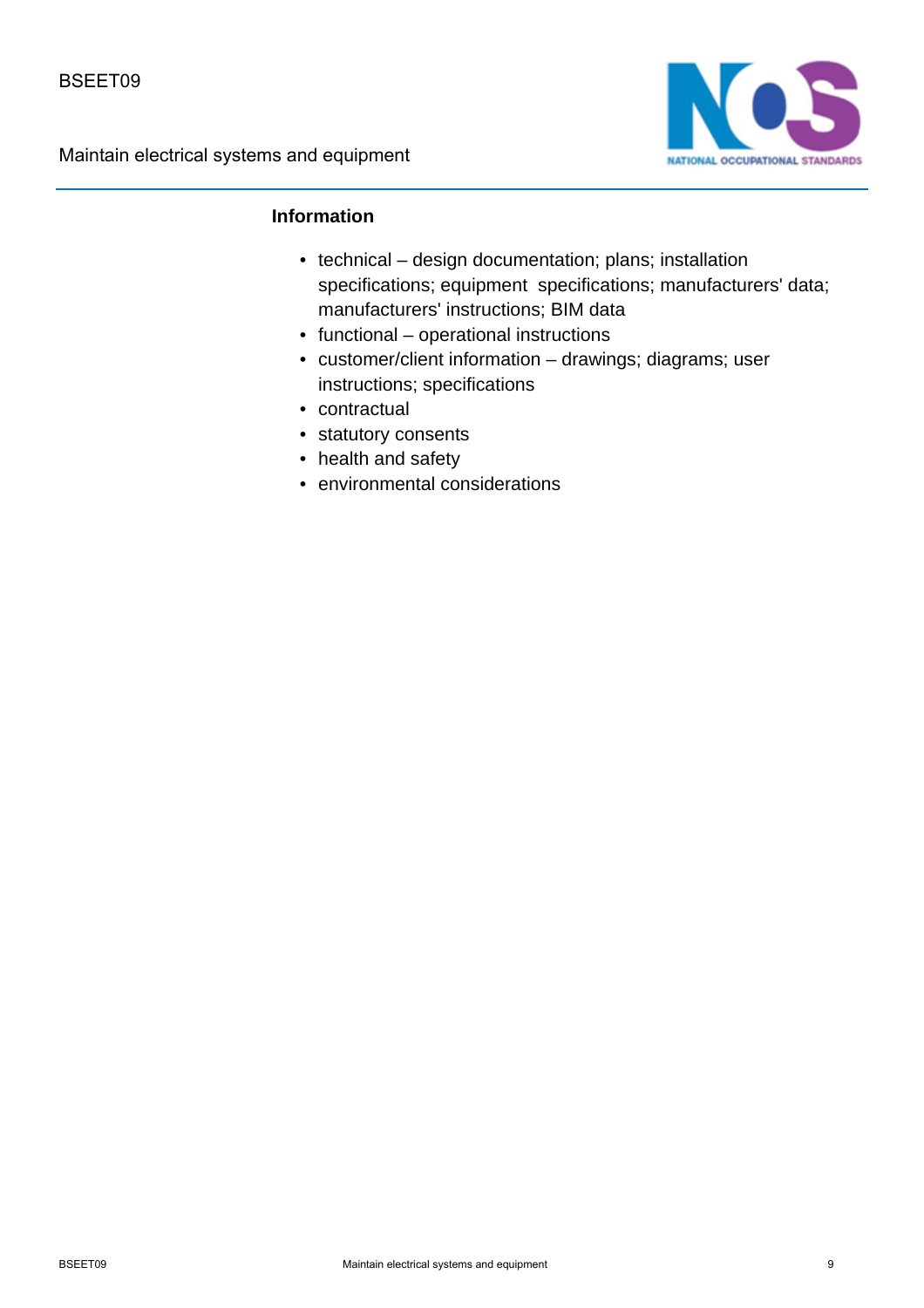BSEET09

Maintain electrical systems and equipment



**Glossary**